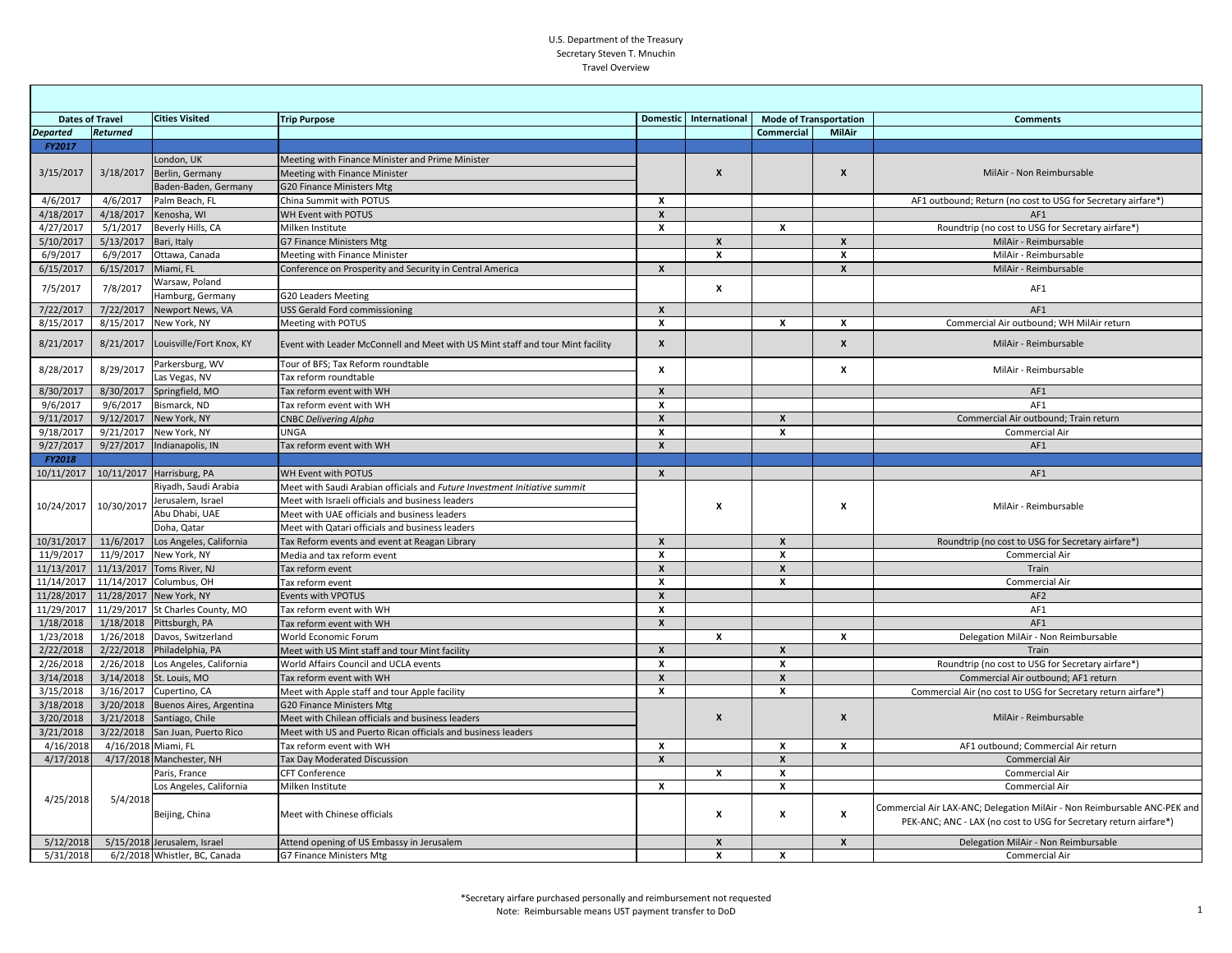## U.S. Department of the Treasury Secretary Steven T. Mnuchin Travel Overview

| 6/25/2018  |                          | 6/25/2018 Milwaukee, WI           | Tax reform event with WH                                                | $\pmb{\chi}$              |                    | $\mathbf{x}$     | $\pmb{\chi}$       | Commercial Air outbound; AF1 return                                                       |
|------------|--------------------------|-----------------------------------|-------------------------------------------------------------------------|---------------------------|--------------------|------------------|--------------------|-------------------------------------------------------------------------------------------|
| 7/13/2018  |                          | 7/13/2018 Mexico City, Mexico     | Meet with Mexican officials                                             |                           | X                  |                  | $\boldsymbol{x}$   | Delegation MilAir - Non Reimbursable                                                      |
| 7/19/2018  | 7/23/2018                | San Juan, Puerto Rico             | Meeting with Puerto Rican officials; PREPA working lunch; AAFAF meeting |                           | X                  |                  | X                  | MilAir - Reimbursable                                                                     |
|            |                          | Sao Paulo, Brazil                 | Meet with Brazilian officials; business roundtable                      |                           |                    |                  |                    |                                                                                           |
|            |                          | Buenos Aires, Argentina           | <b>G20 Finance Ministers Mtg</b>                                        |                           |                    |                  |                    |                                                                                           |
| 8/24/2018  |                          | 8/25/2018 Southhampton, New York  | Milken Institute Events                                                 | x                         |                    | x                |                    | Roundtrip (no cost to USG for Secretary airfare*)                                         |
| 9/22/2018  |                          | 9/23/2018 Aspen, Colorado         | The Weekend Program                                                     | $\boldsymbol{x}$          |                    |                  | $\pmb{\mathsf{x}}$ | Outbound (no cost to USG for Secretary airfare*); DHS MilAir - Non<br>Reimbursable return |
| 9/24/2018  |                          | 9/27/2018 New York, NY            | <b>UNGA</b>                                                             | $\boldsymbol{x}$          |                    | x                |                    | Commercial Air                                                                            |
| FY2019     |                          |                                   |                                                                         |                           |                    |                  |                    |                                                                                           |
|            |                          | Honolulu, HI                      | Meeting with Hawaiian officials; Business roundtable                    | $\mathbf{x}$              |                    |                  | X                  | MilAir - Reimbursable                                                                     |
| 10/8/2018  |                          | 10/14/2018 Bali, Indonesia        | IMF/World Bank Meetings                                                 |                           | X                  |                  |                    |                                                                                           |
|            |                          | Fairbanks, AK                     | Meeting with Alaskan officials; Business roundtable                     | $\mathbf{x}$              |                    |                  |                    |                                                                                           |
|            |                          | Jerusalem, Israel                 | Meet with Israeli officials and business leaders                        |                           |                    |                  |                    | MilAir - Reimbursable                                                                     |
|            |                          | Amman, Jordan                     | Meet with Jordanian officials                                           |                           |                    |                  |                    |                                                                                           |
| 10/20/2018 | 10/26/2018               | Riyadh, Saudi Arabia              | Meet with Saudi Arabian officials                                       | $\boldsymbol{\mathsf{x}}$ |                    |                  | X                  |                                                                                           |
|            |                          | Abu Dhabi, UAE                    | Meet with UAE officials and business leaders                            |                           |                    |                  |                    |                                                                                           |
|            |                          | Doha, Qatar                       | Meet with Qatari officials and business leaders                         |                           |                    |                  |                    |                                                                                           |
|            |                          | Kuwait City, Kuwait               | Meet with Kuwaiti officials and business leaders                        |                           |                    |                  |                    |                                                                                           |
| 10/30/2018 |                          | 10/30/2018 Pittsburgh, PA         | Visit to Pittsburgh Tree of Life synagogue memorial event               | $\boldsymbol{x}$          |                    |                  | $\pmb{\chi}$       | AF1                                                                                       |
| 11/29/2018 |                          | 12/1/2018 Buenos Aires, Argentina | G20 Leaders Meeting                                                     |                           | X                  |                  | $\boldsymbol{x}$   | AF1                                                                                       |
| 2/5/2019   |                          | 2/5/2019 New York, NY             | CEO roundtable event                                                    | $\mathbf{x}$              |                    | $\mathbf{x}$     |                    | Roundtrip (no cost to USG for Secretary airfare*)                                         |
| 2/11/2019  |                          | 2/15/2019 Beijing, China          | Trade negotiation discussions with government officials                 |                           | X                  | x                |                    | Commercial Air                                                                            |
| 2/26/2019  | 3/2/2019                 | Paris, France                     | Meet with French officials                                              |                           | $\mathbf{x}$       | $\mathbf{x}$     |                    | Commercial Air                                                                            |
|            |                          | London, UK                        | Attend Jordan Initative Conference                                      |                           |                    |                  |                    |                                                                                           |
| 3/27/2019  |                          | 3/29/2019 Beijing, China          | Trade negotiation discussions with government officials                 |                           | $\mathbf{x}$       | $\mathbf{x}$     |                    | Commercial Air                                                                            |
| 4/15/2019  |                          | 4/15/2019 Minneapolis, MN         | POTUS event                                                             | $\boldsymbol{x}$          |                    |                  | $\boldsymbol{x}$   | AF1                                                                                       |
| 4/28/2019  | 5/1/2019                 | Los Angeles, California           | Milken Institute                                                        | $\pmb{\chi}$              |                    | x                |                    | Commercial Air                                                                            |
|            |                          | Beijing, China                    | Trade negotiation discussions with government officials                 |                           | $\boldsymbol{x}$   |                  |                    |                                                                                           |
|            |                          | London, UK                        | State visit with POTUS                                                  |                           | X                  |                  |                    | AF1                                                                                       |
| 6/3/2019   | 6/10/2019                | Doonbeg, Ireland                  | Events with POTUS                                                       |                           |                    |                  | $\boldsymbol{x}$   |                                                                                           |
|            |                          | Normandy, France                  | D-Day remembrance events with POTUS                                     |                           |                    |                  |                    |                                                                                           |
|            |                          | Fukuoka, Japan                    | G20 Finance Ministers Mtg                                               |                           |                    |                  |                    | MilAir - Reimbursable                                                                     |
| 6/21/2019  |                          | 6/21/2019 Orlando, Florida        | FATF conference and visit to Space Coast                                | $\boldsymbol{x}$          |                    | $\mathbf{x}$     |                    | <b>Commerical Air</b>                                                                     |
|            |                          | Manama, Bahrain                   | Peace to Prospertity Conference                                         |                           |                    |                  |                    | MilAir - Non Reimbursable                                                                 |
| 6/24/2019  | 6/30/2019 Osaka, Japan   |                                   | <b>G20 Leaders Meeting</b>                                              |                           | $\pmb{\times}$     |                  | X                  | AF1                                                                                       |
|            |                          | Seoul, South Korea                | Events with POTUS                                                       |                           |                    |                  |                    |                                                                                           |
| 7/16/2019  |                          | 7/19/2019 Chantilly, France       | G7 Finance Ministers Mtg                                                |                           | x                  | x                |                    | Commercial Air                                                                            |
| 7/29/2019  |                          | 7/31/2019 Shanghai, China         | Trade negotiation discussions with government officials                 |                           | $\pmb{\mathsf{x}}$ | $\boldsymbol{x}$ |                    | Commercial Air                                                                            |
| 8/24/2019  | 8/27/2019                | Biarritz, France<br>London, UK    | G7 Leaders Mtg (France) and meeting with UK government officials        |                           | X                  |                  | x                  | MilAir - Non Reimbursable                                                                 |
| 9/18/2019  |                          | 9/19/2019 Los Angeles, California | Softbank event                                                          | $\boldsymbol{x}$          |                    | $\boldsymbol{x}$ |                    | Commercial Air                                                                            |
| 9/22/2019  |                          | 9/26/2019 New York, NY            | <b>UNGA</b>                                                             | $\boldsymbol{x}$          |                    | $\mathbf{x}$     | x                  | Commercial Air outbound; AF1 return                                                       |
| FY2020     |                          |                                   |                                                                         |                           |                    |                  |                    |                                                                                           |
| 10/27/2019 |                          | Jerusalem, Israel                 | Meet with Israeli officials and business leaders; JEDG conference       |                           |                    |                  |                    | Milair - Reimbursable                                                                     |
|            | 11/5/2019                | Riyadh, Saudi Arabia              | Meet with Saudi officials                                               |                           | X                  |                  |                    |                                                                                           |
|            |                          | Abu Dhabi, UAE                    | Meet with UAE officials and business leaders                            |                           |                    |                  | X                  |                                                                                           |
|            |                          | New Delhi, India                  | Meet with Indian officials                                              |                           |                    |                  |                    |                                                                                           |
|            |                          | Mumbai, India                     | Meet with Indian business leaders                                       |                           |                    |                  |                    |                                                                                           |
|            |                          | Doha, Qatar                       | Meet with Qatari officials                                              |                           |                    |                  |                    |                                                                                           |
| 11/20/2019 | 11/20/2019 Austin, Texas |                                   | Apple event with POTUS                                                  | $\boldsymbol{x}$          |                    |                  | X                  | AF1                                                                                       |
| 12/12/2019 | 12/15/2019 Doha, Qatar   |                                   | Doha Forum                                                              |                           | X                  |                  | $\pmb{\chi}$       | MilAir - Reimbursable                                                                     |
| 1/21/2020  |                          | 1/24/2020 Davos, Switzerland      | World Economic Forum                                                    |                           |                    |                  |                    |                                                                                           |
| 1/24/2020  | 1/26/2020 London, UK     |                                   | Meet with UK government officials                                       |                           | X                  |                  | X                  | MilAir - Non Reimbursable                                                                 |
| 1/26/2020  |                          | 1/27/2020 Krakow, Poland          | Attend Holocaust Remembrance Day events                                 |                           |                    |                  |                    |                                                                                           |
| 2/21/2020  |                          | 2/24/2020 Riyadh, Saudi Arabia    | <b>G20 Finance Ministers Mtg</b>                                        |                           |                    |                  |                    |                                                                                           |